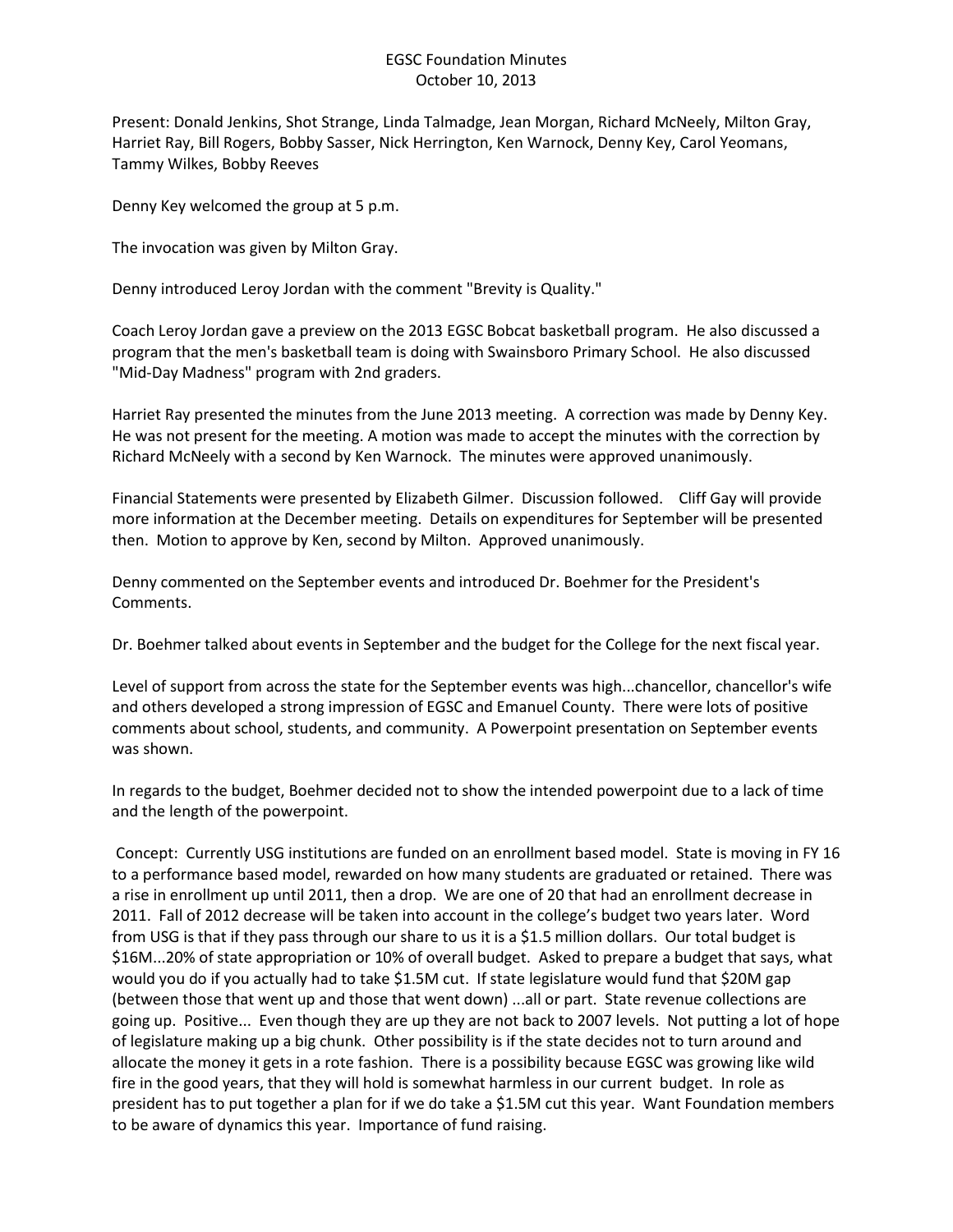Performance based funding....long term looks good. Reward institutions that take first generation college students, a lot of students receiving pell grants and increase grad and retention rate...we are postured good. Facing a tough situation for FY 15. Serious steps...like seriously limiting hiring.

Questions -- How are institutions reacting if they had an increase in enrollment? Not happy but chancellor made clear that this is a USG and in order to maintain integrity have to make these decisions.

Strange....selling point...rise and fall of enrollment.

## Housing -- Boehmer

Private development of student housing -- instead of state. USG became enamored with concept. State has put together a consortium of institutions...Columbus State, Coastal, Darton, Dalton and a couple more...put out a request for quotes. Private developers for more than one campus, pieces or more than one campus. Manu developers not only want to build new stuff, interested in buying existing residence halls at campuses. More than likely this is the way this will play out. In about a month the RFQ will be issued. Probably January selection of developer or developers. Will move really fast. Likely we will see new residence halls up and with doors open in July 2015. Don't know if they will take over existing residence hall, don't know preferred location they will choose for halls, number that will build...probably around 250. All units will probably be pretty tightly controlled by our police, resident hall mangers....either next to current resident hall or on foundation owned land. Sometime in December bidders will be coming here, walking through residence all, talking with economic people in town to make decisions.

Strange...should Foundation continue to work on option. Boehmer ... needs a lot of discussion. Option is not up for renewal until March or April 2014. Hold on to for a series of reasons. Regents discussed yesterday in executive session. They support but have not approved. Will be voted on at next meeting. Strange -- this body needs to take position of acquiring piece of property. It would put this body in a better position.

Membership Changes:

Denny Key -- Danny Palmer has sent letter of resignation.

Gilmer -- Caroline Harless, requested membership change to emeritus. Motion to accept by Reeves, second by Bobby Sasser. Approved with relunctance.

Committee Assignments: Discussed by Gilmer

29, 30 and 31 October meet at lunch with one committee a day to get committees working. Will get on calendar next week along with agenda items.

Audit -- 29 Membership -- 30 Investment -- 31

All proceedings will come back from committees for a vote.

Annual Fund Outline Plan --

\$1M this year goal....contracted for help campaign (year end funds)...direct mail campaigns. Tap into alumni. Grant search programs...imperative to reach goal.

Micro Loan Program Update --